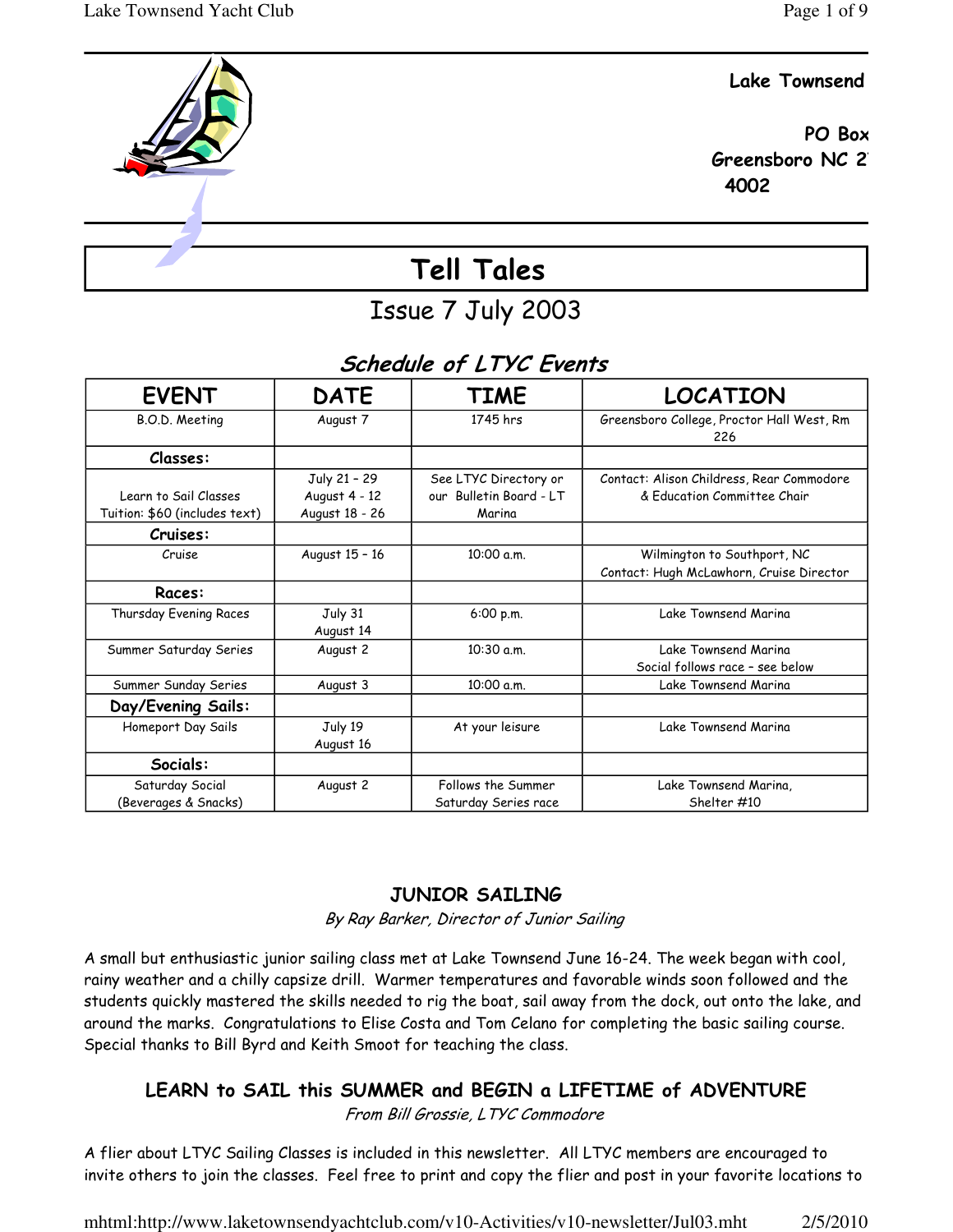## VOLUNTEERS NEEDED

By John Goodman, Nominating Committee Chair

The Social committee needs LTYC member volunteers to step up and provide the snacks and ice down the beverages for the after race socials in August, September, and October. Different individuals and/or families could take a different month. The club reimburses all purchases. Please contact: Bill Grossie(mailto:wagrossie@infionline.net) or John Goodman(mailto:deacon76@bellsouth.net)

A member who is interested in chairing this committee is really needed. Planning for the Annual Meeting in November must commence soon. This is not a hard position on the board of directors. The current board of directors has already planned the Change of Watch for 2004. Please consider volunteering for this board position. Thank you.

## **SCUTTLEBUTT**

LTYC members have been invited to contribute comments to our newsletter about sailing books, magazine and journal articles, videos, Web sites, audiocassettes, movies, and other sources of inspiration or nagging questions.

### Nautical Notes

"Sound planning + skillful execution

+ revision = a sailor."

Reference:

Conner, Dennis and Michael Levitt. (1994). Learn To Sail. New York: St. Martin's Press.

Contributed by P. Reynolds, LTYC

### Global Positioning System

The GPS (Global Positioning System) consists of 24 satellites (21 GPS satellites and 3 spare ones) that are in orbit at 10,600 miles above planet Earth. This system makes it possible for people with ground receivers to pinpoint their geographic location with an accuracy of from 100 to 10 meters for most equipment. Accuracy can be pinpointed to within one (1) meter with special military-approved equipment. The GPS is owned and operated by the U.S. Department of Defense and also is available for general use around the world. Here are the basics of how the GPS works:

- The satellites mentioned above are spaced so that from any point on Earth, four satellites will be above the horizon.
- Each satellite contains a computer, an atomic clock, and a radio and continually broadcasts its changing position and time. (Once a day, it checks its own sense of time and position with a ground station and makes any minor correction.)
- On the ground, any GPS receiver contains a computer that "triangulates" its own position by getting bearings from three of the four satellites. The result for most receivers: a geographic position longitude and latitude – to within 100 meters.
- If the receiver is equipped with a display screen that shows a map, the position can be shown on the map.
- If a fourth satellite can be received, the receiver/computer can figure out the altitude as well as the geographic position.
- If you are moving, your receiver may also be able to calculate your speed and direction of travel and give you estimated times of arrival to specified destinations.

The GPS is being used in science to provide data that has never been available before in the quantity and degree of accuracy now possible. Scientists are using the system to measure movement of arctic ice sheets, the Earth's tectonic plates, and volcanic activity. Thankfully, GPS receivers can be purchased by consumers. Receivers are being used in the great outdoors for activities such as hiking, cross-country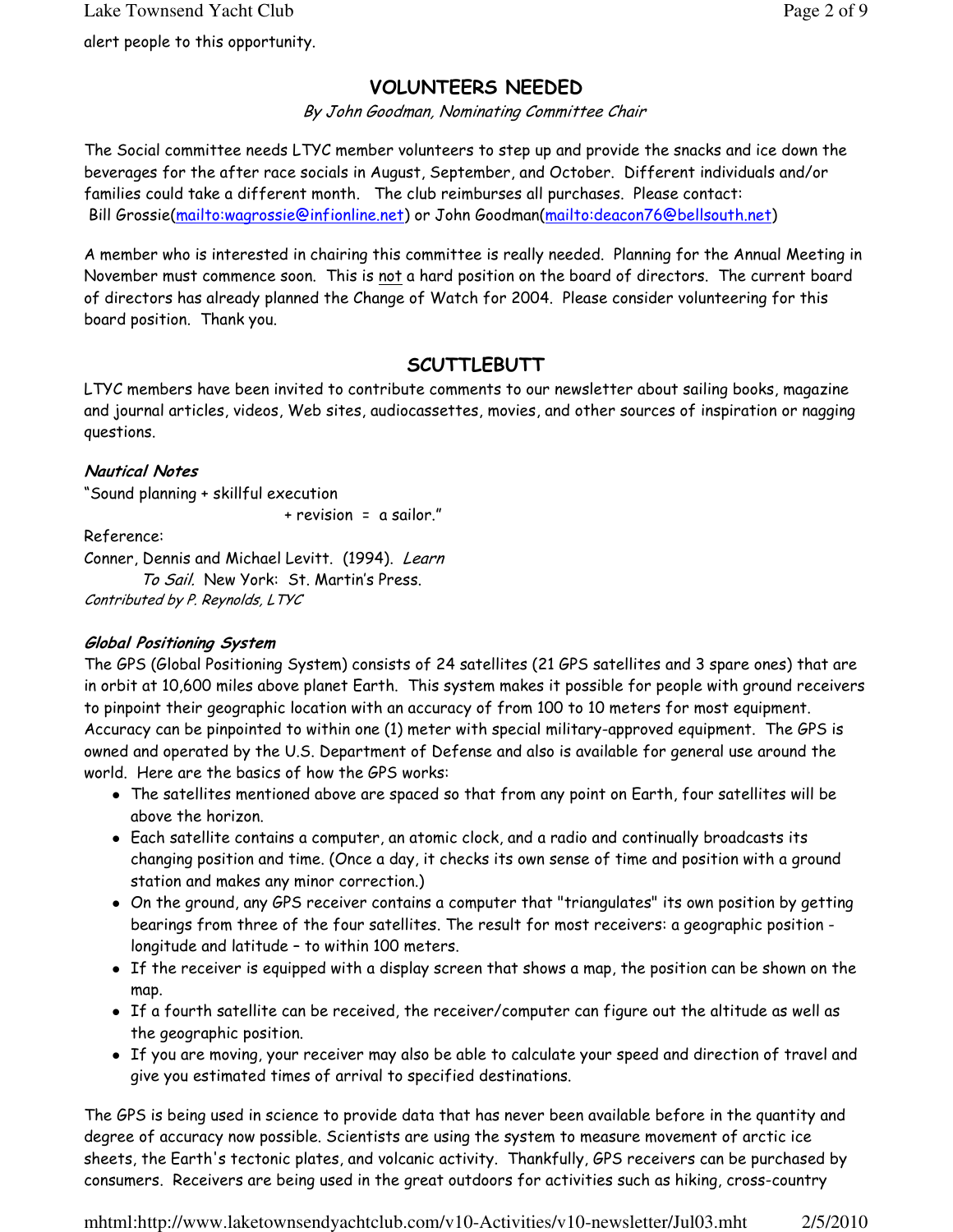Lake Townsend Yacht Club Page 3 of 9

skiing, ballooning, flying, and sailing. Travelers can benefit from receivers in automobiles that can relate the driver's location with traffic and weather information. References:

searchNetworking.com (a TechTarget site for

Networking Professionals). Retrieved 6 July 2003 from http://searchnetworking.techtarget.com/sDefinition/0,,sid7\_gci213986,00.html

Global Positioning Systems Resource Library. Retrieved 6 July 2003 from http://www.qpsy.com/qpsinfo Contributed by P. Reynolds, LTYC

## MAYOR'S CUP REGATTA T-SHIRTS

Place your order before they are gone! LTYC has 6 Extra Large T-Shirts and 1 Large T-Shirt left for sale. These attractive shirts are \$12 each and have a pocket on the front. Contact Esther Khoury at H) 336- 379-0310 or at estherkhoury@hotmail.com

## GOVERNOR'S CUP REGATTA 2003

The Governor's Cup Regatta is held each year during the third weekend of June and is hosted by Carolina Sailing Club (CSC), a non-profit organization founded in 1956. You can visit the CSC Web site at http://www.carolinasailingclub.org. Each one design fleet participating is in competition for the Governor's Cup, which goes to the boat that beats the most other boats in its fleet. All Dingy class boats are invited to join. Due to flooding at Kerr Lake, the regatta was held at Jordan Lake. Some LTYC members traveled to participate in that event. Here are LTYC members who were among the winning sailors. Congratulations! Isotopes Alan Wolfersberger Boat 007 Tanzer 16 Herb Bodman & crew, Ray Barker Boat 1146

SHARE YOUR EXPERIENCES

From the Newsletter Chair, Pamela Reynolds

Come one, come all and READ ALL ABOUT US! All LTYC members are invited and encouraged to share your personal experiences and thoughts about sailing in the LTYC Tell Tales newsletter. LTYC sailors continue to voice how much they enjoy reading about what others are going through on, around, and in the water whether you are dreaming about sailing solo or crewing with others, fine tuning your racing skills, figuring out how to rig your boat more quickly and efficiently, seeing the sights and meeting new people on cruises, getting a kick out of taking your first sailing class, enjoying an evening sail on Lake Townsend, getting experience on different sailboats, or repairing and fixing up a sailboat.

You can email information to me or to any LTYC officer or to Steve Raper, who does a great job on our Web site and can be emailed from there. I've found all of these people to be ready and willing to relay information. Also, I would be happy to take down your information over the phone or in person at a LTYC sailing event, if you prefer to talk it out! Who knows, I may just tap you on the shoulder one day and ask if you would be willing to share a story.

### FOR SALE

71/2 HP outboard for sale. Long shaft, running good but will need tune up. Asking \$450. Contact Rudy Cordon 336 540-8848.

### FOR SALE

1984 Tanzer 16, #1575, with white hull, light blue deck and red waterline strip. Kick-up rudder, traveler, Cunningham, hiking straps, paddle/boom crotch and detachable motor mount. Windex mast head indicator. Rigged for racing with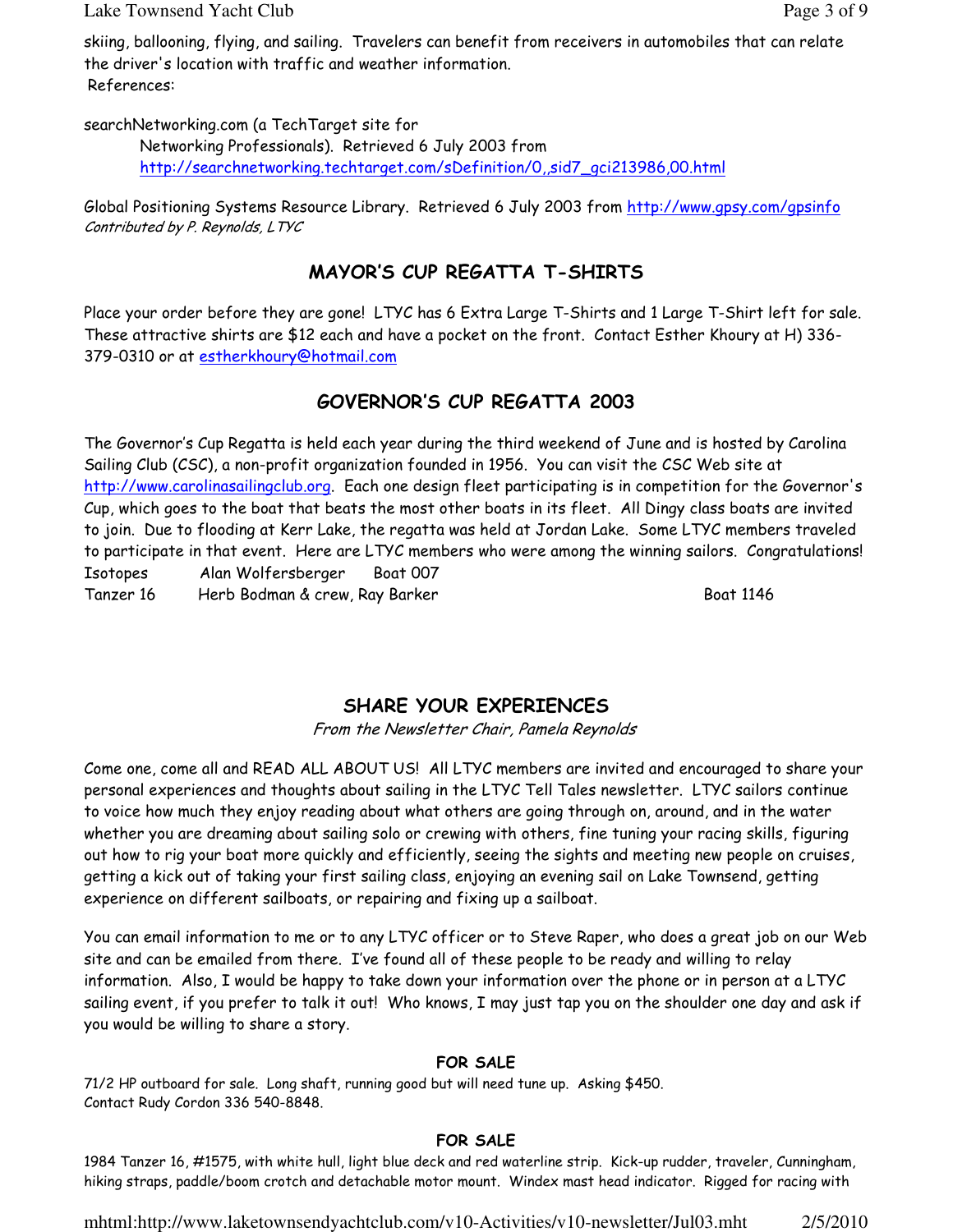Lake Townsend Yacht Club **Page 4 of 9** and  $P$  and  $P$  and  $P$  and  $P$  and  $P$  and  $P$  and  $P$  and  $P$  and  $P$  and  $P$  and  $P$  and  $P$  and  $P$  and  $P$  and  $P$  and  $P$  and  $P$  and  $P$  and  $P$  and  $P$  and  $P$  and  $P$  and  $P$ 

spinnaker pole and spinnaker launcher. Four main sails (1 - Omar; 2 - Schurr; 1 - Vector); three genoa jibs (1 - Omar; 2 - Schurr; 1 - Vector); one working jib (1 - Vector); and two spinnakers (1 - Omar; 1 - Schurr). Custom blue Sunbrella cover. Galvanized trailer (long) with Bearing Buddies and new spare tire. Excellent condition. \$3,000. Contact: Jere Woltz at 336-275-9276.

#### FOR SALE

American 14.6 Sailboat Fiberglass construction with anodized spars, Harkin blocks, fiberglass-weighted centerboard, kick up rudder, and Dacron sails, and galvanized trailer with mast stanchion can seat four adults. See the boat at: sailingsource.com/americansail/default.htm or call Randee Drake at 336 586-0181 or email kb4qqj@mindspring.com \$1000.00

FOR SALE

1984 Merit 22' Sloop rigged cruiser/racer. Double reefed main, jib, Genoa (150?), Marine VHF with masthead antenna, depth meter, knot log, & compass, Bow Pulpit, Stern Rails & lifelines,. Boarding ladder. Camper pop-top hatch with canvas, Vee-berth, settee, dinette, porta-pottie, Custom cockpit cover, trailer, 6 HP outboard. Placed First in LTYC 2000 & 2001 Saturday & Sunday Summer Race Series. Good condition. Contact Tom Clark (336) 584-5767.

#### FOR SALE

1984 Mirage 5.5 Sailboat

20 ft. "Pocket Cruiser" or "Club Racer" Boat and trailer in good condition. 2 sets of sails. Sunbrella sail covers. Humminbird depth finder. (2) 12-volt gel batteries. 3 hp. Johnson outboard. Adjustable motor mt. Extra set of tires and wheels for trailer. \$2950.00 George Bageant 336-629-2750 or gbageant@hotmail.com

#### FOR SALE

16' Mistral & Trailer North Sails, Swing keel & rudder, Compass. Easy to Sail \$1,500.00 Call Dave Varsik at 336-712-9668.

### FOR SALE

Hobie 16, Light Blue with Tequila main sail and white Jib. Black mesh Trampoline, Ariba hiking stick, dual trapeze, telecat wind indicator, carpeted side rails, galvanized trailer with boom box, many misc repair parts, and extras. \$600.00. Phil Leonard H 336 643-0913, W 800 948-0827

Email pleonard@emorywilson.com, or cpleonard@msn.com

#### LOOKING TO BUY!

Looking to buy a Flying Scot, in good to very good condition. Call Phil Leonard: W 800 948-0827, H 336 643-0913.

|                                             | Lake Townsend Yacht Club Help Lines                                        |
|---------------------------------------------|----------------------------------------------------------------------------|
| Commodore:                                  | <b>Bill Grossie</b><br>336 643-1730 R<br>wgrossie@infionline.net           |
| <b>Races/Property:</b><br>(Vice Commodore)  | George Bageant<br>336 629-2750 R<br>336 626-1966 B<br>gbageant@hotmail.com |
| <b>Sailing Classes:</b><br>(Rear Commodore) | <b>Alison Childress</b><br>336 540-0885 R<br>childress@ctwo.net            |
| Cruising:                                   | <b>Hugh McLawhorn</b><br>336 627-0056 R<br>footinpa@hotmail.com            |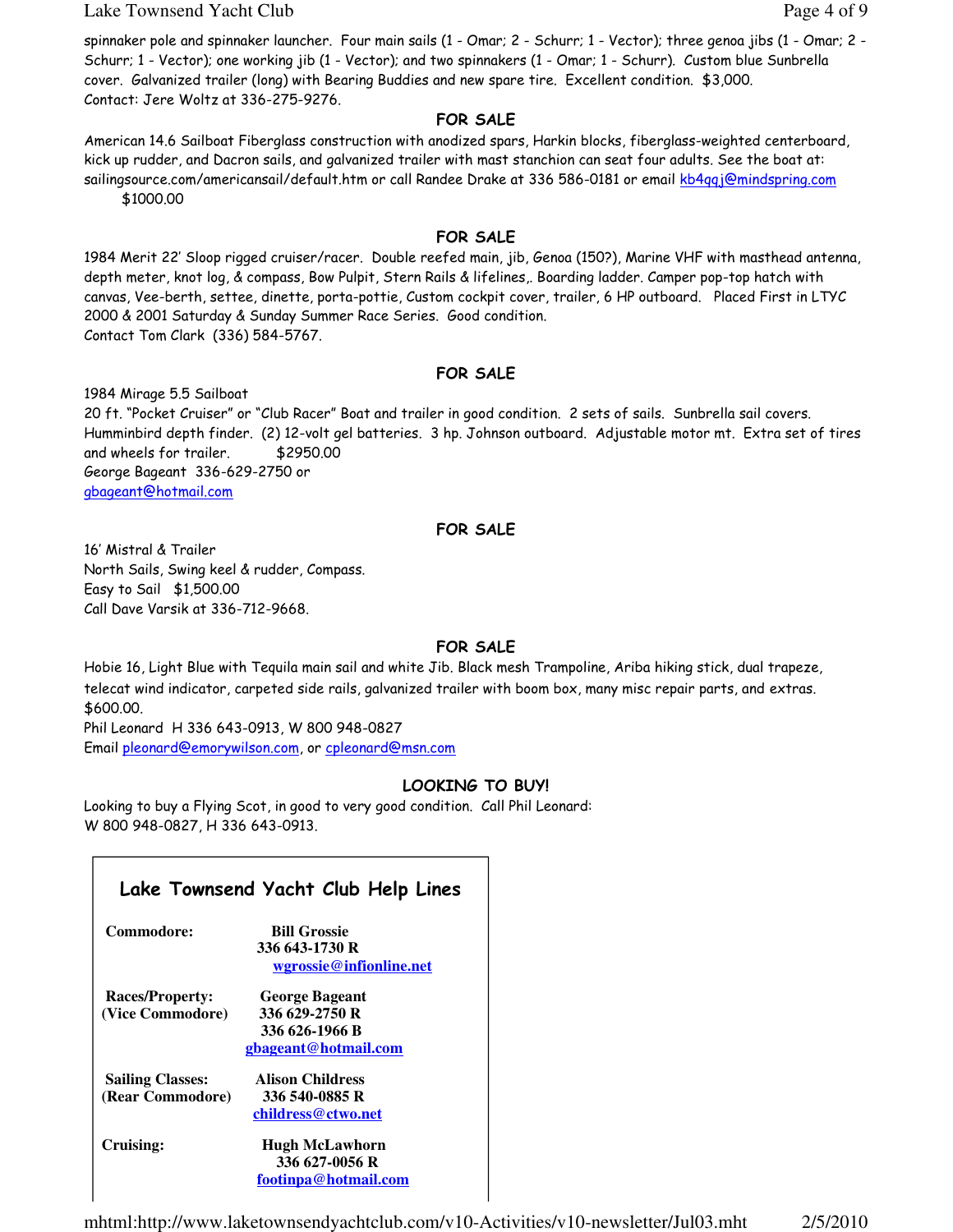## Lake Townsend Yacht Club Page 5 of 9

|                              | <u>kmmclawhorn@netscape.net</u> |
|------------------------------|---------------------------------|
| <b>Membership:</b>           | John Hemphill                   |
|                              | 336 632-0864 R                  |
|                              | hemphillj@gborocollege.edu      |
| <b>Publicity/History:</b>    | David Young                     |
| (Secretary)                  | 336 545-1655 R                  |
|                              | sandyleo@aol.com                |
| <b>Finance:</b>              | <b>Esther Khoury</b>            |
| (Treasurer)                  | 336 379-0310 R                  |
|                              | estherkhoury@hotmail.com        |
| <b>Junior Sailing:</b>       | <b>Ray Barker</b>               |
|                              | 336 282-6566 R                  |
|                              | <u>rbarker56@yahoo.com</u>      |
| Mayor's Cup Regatta:         | Ella Wren                       |
|                              | 336 333-9420 R                  |
|                              | ewren@triad.rr.com              |
| <b>Newsletter/Directory:</b> | Pamela Reynolds                 |
|                              | 336 856-2908 R                  |
|                              | pfcr4201@aol.com                |
| Nominating:                  | John Goodman                    |
| (2002 Commodore)             | 336 605-9255 R                  |
|                              | deacon76@bellsouth.net          |
|                              |                                 |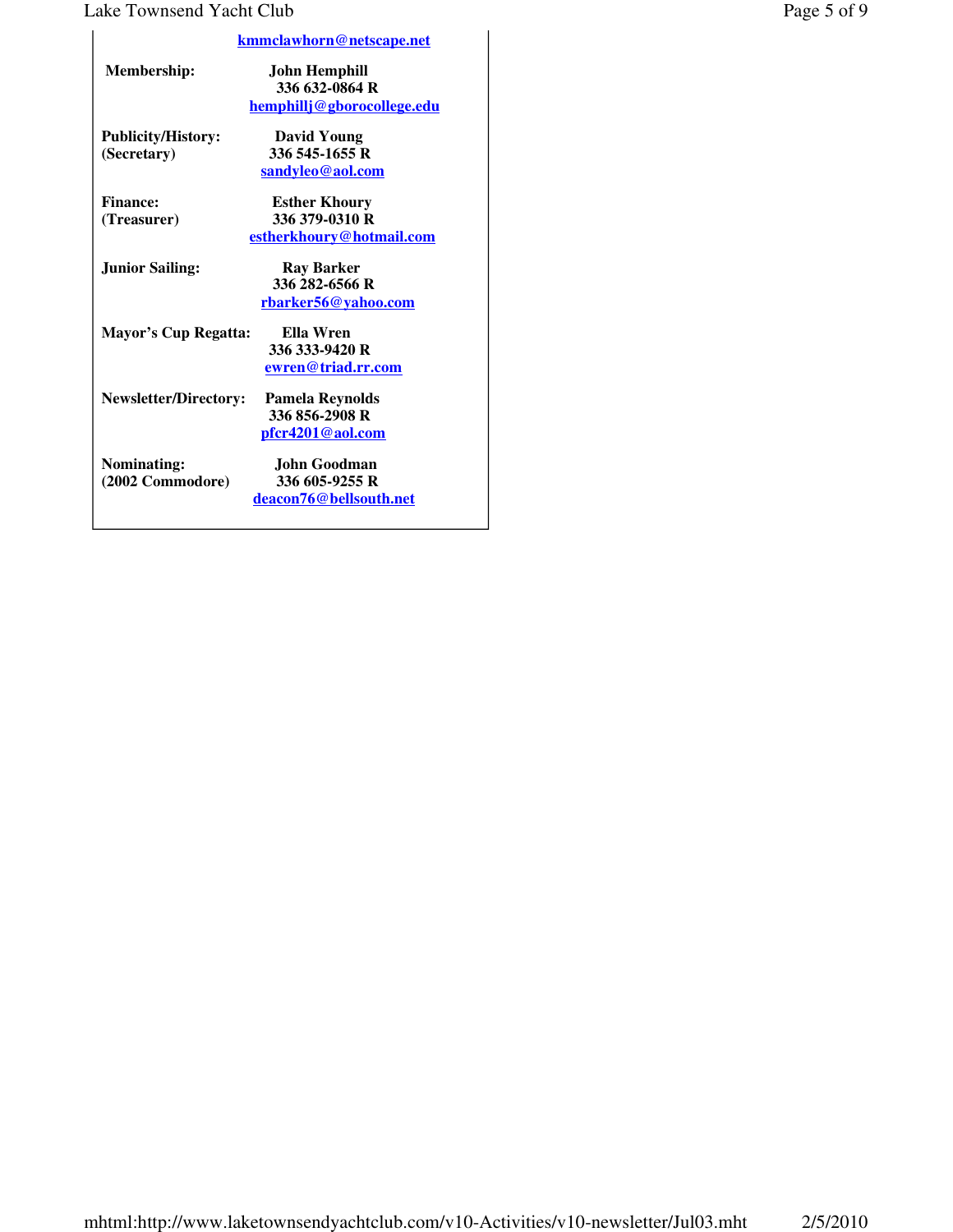Lake Townsend Yacht Club Page 6 of 9

## Call People. Go Sailing

In an effort to involve more sailors in the Club's Racing Program, we're going to start publishing this "Available to Crew" list in each newsletter. The people listed have taken our Learn to Sail class or have other previous sailing experience and are all looking to get more time on the water. So, if you have a boat and would like to participate in the Summer Race Series (starting this month) why don't you call one of these folks for your crew? If you'd like to add your name to the list, contact David Young at 545-1655 or sandyleo@aol.com.

## Available To Crew

| Name                      | Home Phone   | Work Phone        |
|---------------------------|--------------|-------------------|
| <b>Bill Byrd</b>          | 336-635-1926 |                   |
| Chip Cromartie            | 336-601-0464 | 336-274-3559      |
| Randy Crum                | 336-375-6465 | 336-335-6724      |
| Geoffrey Gregg            | 336-643-8258 | 336-253-7071      |
| Lewis Johnson             | 336-656-4971 | 336-334-3448      |
| Ches Kennedy              | 336-545-9697 | 336-272-9388      |
| Joan Kramer               | 336-272-6183 |                   |
| Paul/Jean Leslie          | 336-668-2874 | 336-272-7102 x276 |
| Christopher Marriott      | 336-540-9055 | 336-323-0092      |
| Jeff McClintock           | 336-323-0714 | 336-375-0234      |
| Lawrence Miller           | 919-460-4683 | 919-606-0857      |
| Ralph Nuckols             | 336-282-3269 | 434-797-6354      |
| Pamela Reynolds           | 336-856-2908 | 336-832-7484      |
| Derek Robinson            | 336-584-7281 | 336-227-6211      |
| Jeff Taylor               | 336-674-3887 | 336-9544364       |
| Bob Wagner & Marie Hopper | 336-375-3861 |                   |

## **Racing Results – July**

| Boat               | Skipper             | Race $# 1$ | Race # $2$ | Total | Cum. Results |
|--------------------|---------------------|------------|------------|-------|--------------|
| <b>ISTP 007</b>    | A. WOLF             |            |            | 16    | 38           |
| ISTP <sub>42</sub> | <b>E. RASMUSSEN</b> |            |            | 14    | 35           |
| ISTP 9271          | <b>F. MELDAU</b>    | n          |            | 12    | 25           |
| <b>ISTP 1776</b>   | G. MOORE            |            |            | 10    | 28           |
| ISTP 2450          | D. DUFF             |            |            |       |              |
| ISTP 1027          | <b>J. RASMUSSEN</b> |            |            |       | 14           |
| ISTP 2050          | K. SWIGER           | $-$        |            | $- -$ | 14           |

#### **Saturday, July 5th, 2003 – Isotope Fleet**

#### **Saturday, July 5th, 2003 – Flying Scot Fleet**

|                  | $000 - 24.$                                          |           |            |           |       |       |              |    |              |
|------------------|------------------------------------------------------|-----------|------------|-----------|-------|-------|--------------|----|--------------|
| Boat             | Skipper                                              |           | Race $# 1$ | Race $#2$ |       | Total |              |    | Cum. Results |
| <b>FSCT 4043</b> | J. HEMPHILL                                          |           |            |           |       | 10    |              | 30 |              |
| FSCT 1939        | <b>B. MOATES</b>                                     | 4         |            | 4         |       | 8     |              | 20 |              |
| <b>FSCT 2252</b> | D. YOUNG                                             | 3         |            |           |       | 6     |              | 18 |              |
| <b>FSCT</b>      | J. RUSSELL *                                         | 3         |            |           |       | 6     |              | 6  |              |
| <b>FSCT 801</b>  | M. DELANEY                                           | --        |            | --        |       | --    |              | 17 |              |
|                  | Saturday, July 5 <sup>th</sup> , 2003 – Tanzer Fleet |           |            |           |       |       |              |    |              |
| Boat             | Skipper                                              | Race $#1$ |            | Race $#2$ | Total |       | Cum. Results |    |              |
| TNZ 1146         | H. BODMAN                                            | 4         | 4          |           | 8     |       | 19           |    |              |
| TNZ 1440         | E. KHOURY                                            |           | 3          |           | 6     |       | 14           |    |              |
| TNZ 1427         | P. THORN                                             | --        | $- -$      |           | $- -$ |       | 11           |    |              |
| TNZ 240          | <b>P. NICHOLSON</b>                                  | --        | $- -$      |           | $- -$ |       | 6            |    |              |
|                  |                                                      |           |            |           |       |       |              |    |              |

#### **Saturday, July 5th, 2003 – Monohull Fleet / Green Division**

| Boat | Skipper | Race $#_1$ | Race $#2$ | Total | Results<br>Cum. |
|------|---------|------------|-----------|-------|-----------------|
|      |         |            |           |       |                 |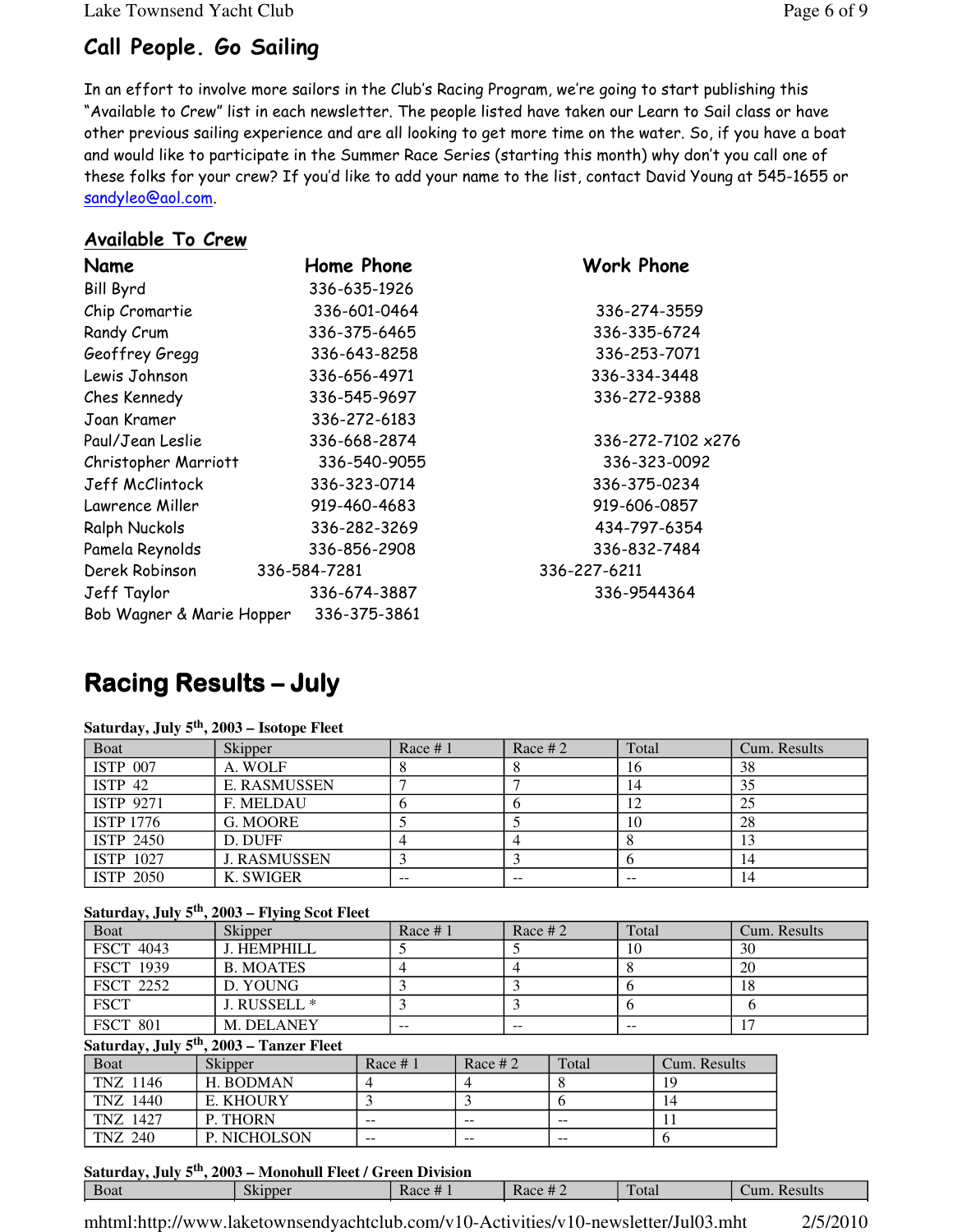### Lake Townsend Yacht Club Page 7 of 9

| LI 14932        | K. WARREN         |  |    | 29 |
|-----------------|-------------------|--|----|----|
| <b>BUC 2803</b> | <b>B. GROSSIE</b> |  | 10 | 10 |
| F5 2947         | T. CLARK          |  |    |    |
| MBYTE 177       | J. GOODMAN        |  |    |    |
| MIR5.5 403      | G. BAGEANT*       |  |    |    |

## **Saturday, July 5th, 2003 – Monohull Fleet / White Division**

| Boat        | Skipper            | Race $# 1$ | Race $#2$ | Total | Cum. Results |
|-------------|--------------------|------------|-----------|-------|--------------|
| NPT16 555   | B. BYRD            |            |           |       |              |
| CAP142      | R. CORDON *        |            |           | v     | 14           |
| <b>KITE</b> | <b>B. SNIDER</b> * |            |           |       |              |
| NPT17 205   | G. JOHNSON *       |            |           |       |              |
| JAV 4100    | <b>B. SNIDER</b>   | $- -$      | --        | $- -$ |              |
| PRS18 327   | <b>B. GROSSIE</b>  | $\sim$     | --        | --    |              |
| DS 8135     | <b>D.CHILDRESS</b> | $- -$      | --        | $- -$ |              |

#### **Sunday, July 6th, 2003 – Isotope Fleet**

| Boat               | Skipper             | Race $# 1$ | Race # $2$ | Total | Cum. Results |
|--------------------|---------------------|------------|------------|-------|--------------|
| ISTP <sub>42</sub> | <b>E. RASMUSSEN</b> |            |            |       | 33           |
| ISTP 1027          | <b>J. RASMUSSEN</b> |            |            | 10    | 22           |
| ISTP 1776          | G. MOORE            |            |            |       | 24           |
| ISTP 2450          | D. DUFF             |            |            | O     | 14           |
| <b>ISTP 2050</b>   | K. SWIGER           |            |            |       | 13           |
| <b>ISTP 927</b>    | <b>F. MELDAU</b>    | $- -$      |            |       |              |
| <b>ISTP 007</b>    | A. WOLF             |            |            |       |              |

## **Sunday, July 6th, 2003 – Flying Scot Fleet**

| Boat             | <b>Skipper</b>   | Race $#1$ | Race # $2$ | Total | Cum. Results |
|------------------|------------------|-----------|------------|-------|--------------|
| <b>FSCT 1939</b> | <b>B. MOATES</b> |           |            |       | 28           |
| <b>FSCT 4043</b> | I. HEMPHILL      |           |            |       | ىك           |
| <b>FSCT 2252</b> | D. YOUNG         |           |            |       |              |
| <b>FSCT 2262</b> | <b>WREN</b>      | $- -$     | $- -$      | $- -$ | 10           |

## **Sunday, July 6th, 2003 – Monohull Fleet / Green Division**

| <b>Boat</b>     | Skipper             | Race $# 1$ | Race $#2$ | Total | Cum. Results |
|-----------------|---------------------|------------|-----------|-------|--------------|
| MC-SC 1114      | R. BOUKNIGHT        |            |           |       | 20           |
| TNZ 1146        | H. BODMAN           |            |           |       |              |
| LI 14932        | K. WARREN           |            |           |       | 19           |
| MIR5.5 403      | G. BAGEANT *        |            |           |       |              |
| <b>BUC 2803</b> | <b>B. GROSSIE</b> * |            |           |       |              |
| <b>MBYT 177</b> | <b>J. GOODMAN</b>   | $- -$      | $- -$     | $- -$ |              |
| F <sub>5</sub>  | T. CLARK            | --         |           | --    |              |

#### **Sunday, July 6th, 2003 – Monohull Fleet / White Division**

| <b>Boat</b> | Skipper        | Race $#1$ | Race # $2$ | Total | Cum. Results |
|-------------|----------------|-----------|------------|-------|--------------|
| CAP142      | R. CORDON *    |           |            |       | 14           |
| <b>KITE</b> | B. SNIDER *    |           |            |       |              |
| NPT17 205   | G. JOHNSON $*$ |           |            |       |              |
| DS 8135     | D. CHILDRESS   | $- -$     | $- -$      | $- -$ |              |

#### **Saturday, July 5th, 2003 – Multihull Handicap Fleet**

| <b>Boat</b>           | Skipper        | Race $# 1$ | Race $#_1$ | Total | Cum. Results |
|-----------------------|----------------|------------|------------|-------|--------------|
| <b>TORN2 419</b>      | <b>SMITH</b>   |            |            |       |              |
| H <sub>16</sub> 77747 | HERMANCE       |            |            |       |              |
| H <sub>16</sub>       | <b>LEONARD</b> |            |            |       |              |

## **Sunday, July 6th, 2003 – Multihull Handicap Fleet**

| <b>B</b> oat    | $\sim$ 1<br>Skipper | $\mathbf{u}$<br>Race # | $\mathbf{u}$<br>Race # $2$ | Total | Cum.<br>Results |
|-----------------|---------------------|------------------------|----------------------------|-------|-----------------|
| TT1             | <b>NARD</b>         | $- -$                  | --                         | ---   |                 |
| H <sub>10</sub> | ורו                 |                        |                            |       |                 |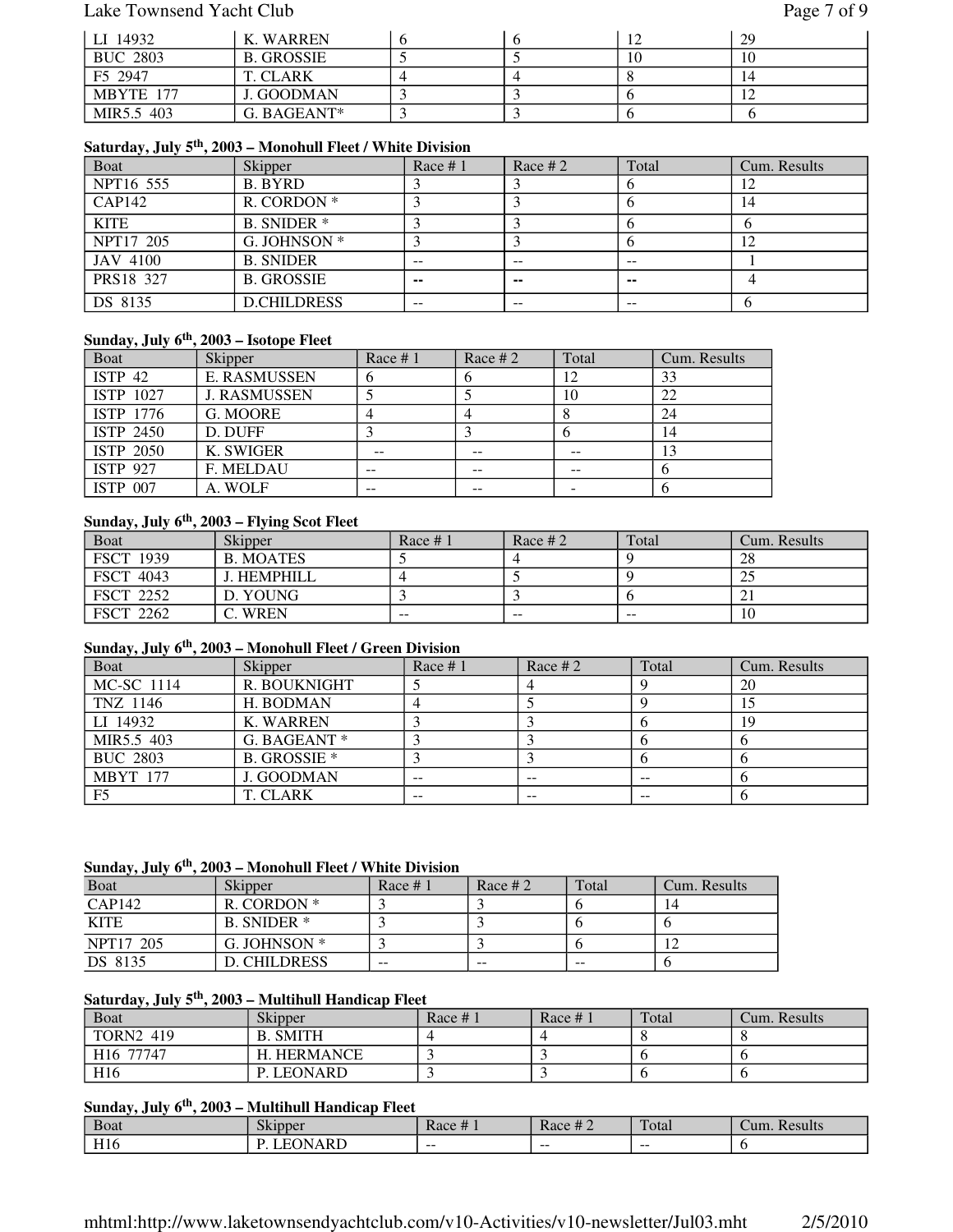## **Race Committee \***

**Pro…G.Johnson**

FOR A LIFETIME OF ADVENTURE, SEE THE NEXT PAGE!

SPREAD THE WORD!